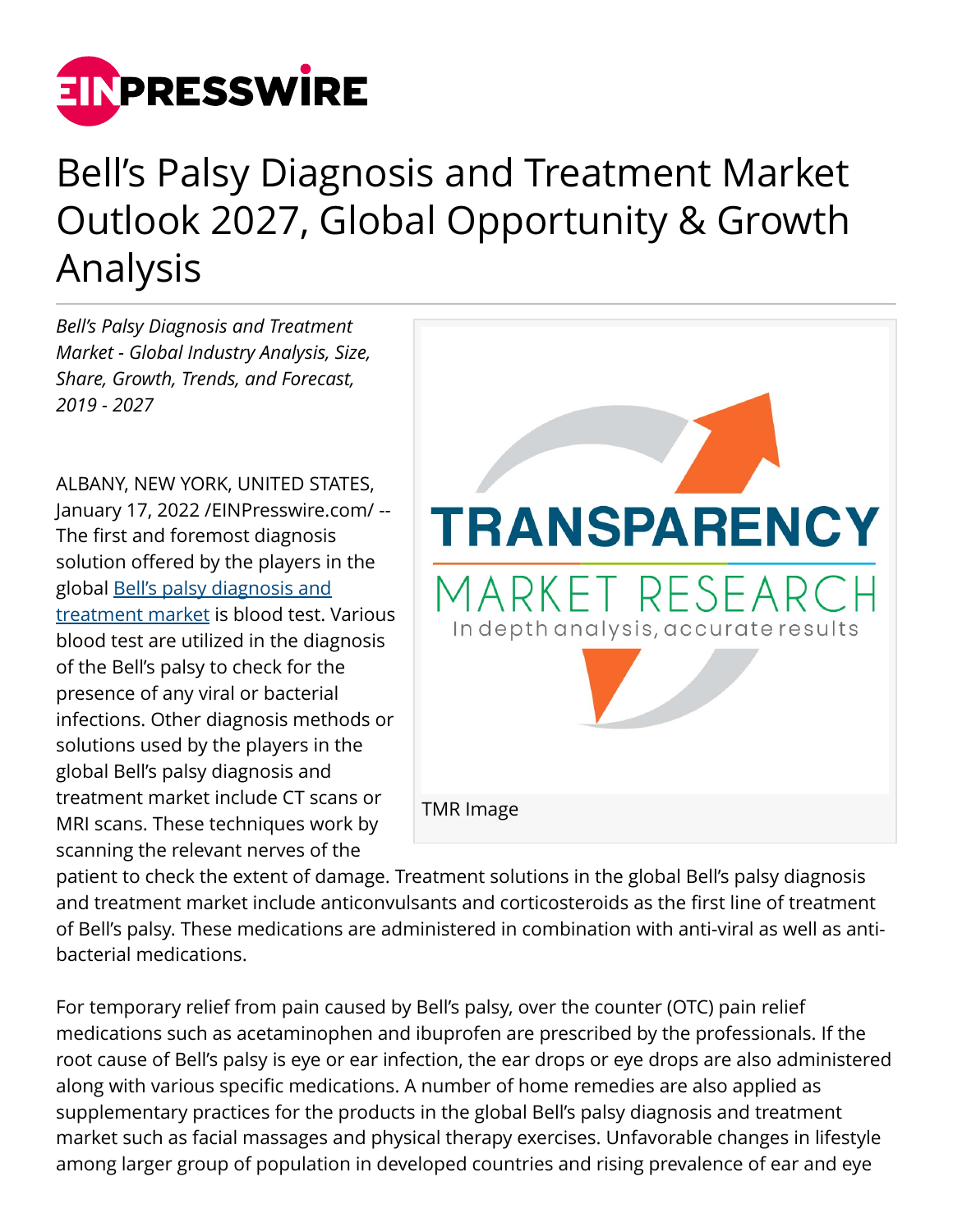infections which are considered to be a leading cause of Bell's palsy are propelling growth in the global Bell's palsy diagnosis and treatment market.

## Request Brochure of Report -

[https://www.transparencymarketresearch.com/sample/sample.php?flag=B&rep\\_id=68207v](https://www.transparencymarketresearch.com/sample/sample.php?flag=B&rep_id=68207v)

Bell's Palsy Diagnosis and Treatment Market - Introduction

Bell's palsy is a severe weakness or paralysis of the nerve that controls the facial muscles on the both side of the face. General signs of Bell's palsy are weakening of muscles on any side of the face, loose mouth or eyelid on one side, or dribbling from one side of the mouth. Several disorders such as stroke, Lyme disease, myasthenia gravis, and brain tumor can cause Bell's palsy or facial paralysis. Bell's palsy is the most common cause of acute facial nerve paralysis and is the most common acute mono-neuropathy (a disorder involving only one nerve).

Bell's palsy is also known as an idiopathic unilateral facial nerve paralysis. In few cases, less than 1%, Bell's palsy can occur jointly causing entire facial paralysis. An inflammatory situation leads to inflammation of the face nerve. The facial nerve compression and swelling in the narrow bone canal could lead to nerve damage, inhibition, or death.

Bell's Palsy Diagnosis and Treatment Market - Competition Landscape

Boston Scientific Corporation

Boston Scientific Corporation develops, manufactures, and markets medical devices utilized in a broad range of interventional procedures worldwide. It offers over 13,000 products in medical specialties such as urology, cardiology, pulmonology, neurology, gynecology, orthopedic, endoscopic, intervention radiology, and vascular surgery. Boston Scientific Corporation has manufacturing plants in 12 countries across the globe and offices in around 40 countries.

Request for TOC @ [https://www.transparencymarketresearch.com/sample/sample.php?flag=T&rep\\_id=68207](https://www.transparencymarketresearch.com/sample/sample.php?flag=T&rep_id=68207)

Astellas Pharma Inc.

Astellas Pharma Inc. is a pharmaceutical company involved in the manufacture and sale of pharmaceutical products in Japan, the U.S., Europe, China, Korea, and Taiwan through its subsidiaries. The company engages in the research and development of pharmaceuticals through its subsidiaries. Astellas Pharma Inc. has its own Sources in more than 50 countries and about 6,000 medical representatives around the world. The company has 36 competitive new molecules in the pipeline

LivaNova PLC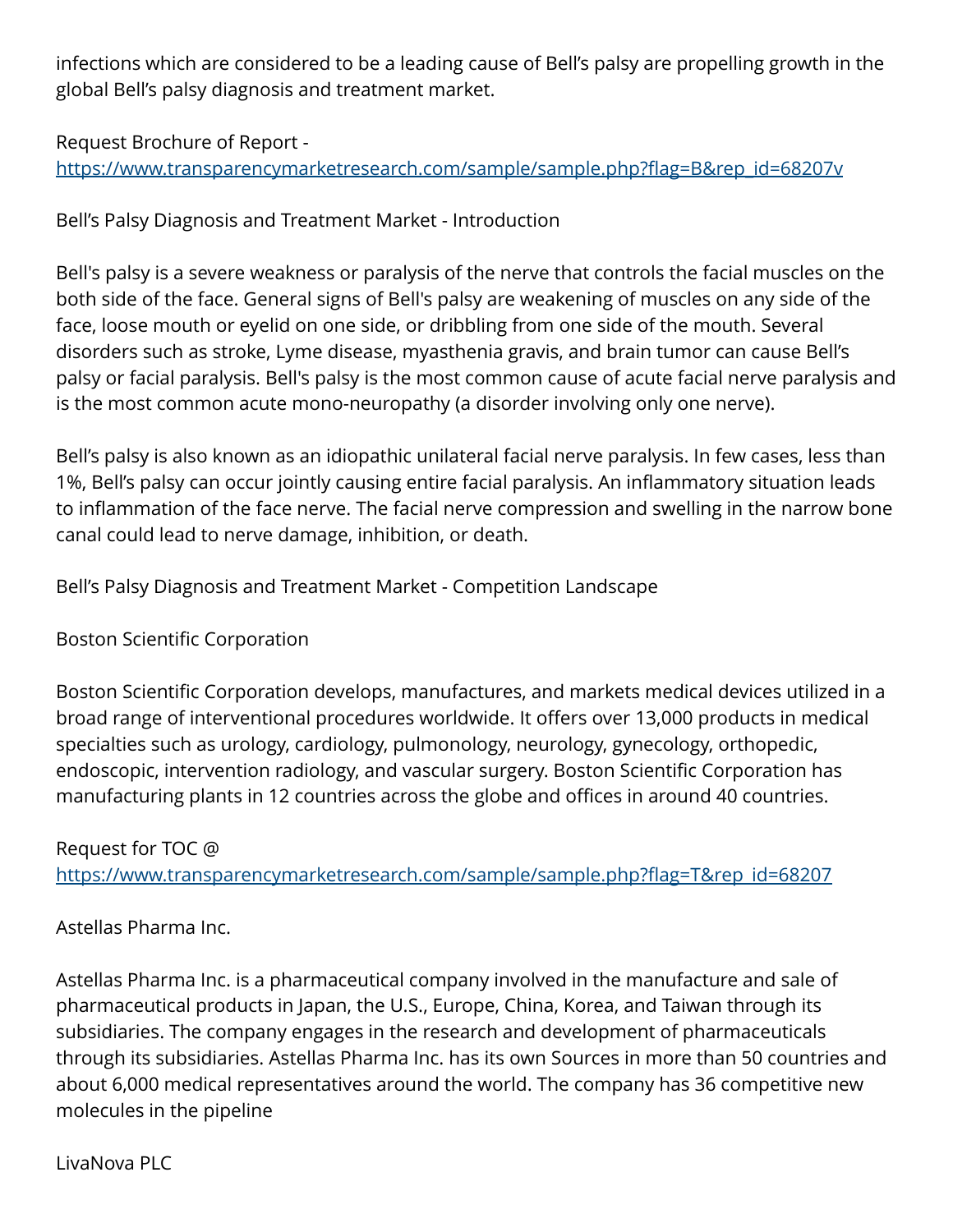LivaNova PLC (LivaNova) is a medical technology company formed through the merger of Sorin S.p.A. and Cyberonics Inc. The company designs, develops, manufactures, and sells therapeutic solutions in the fields of cardiac surgery, cardiac rhythm management, and neuromodulation. The company's research and development (R&D) is focused on product enhancement, developing less invasive and new technologies for new and emerging markets, and developing technical enhancements and new uses for existing products. The organization operates globally across 100 countries

Key players in the global Bell's palsy diagnosis and treatment market are Boston Scientific Corporation, BioControl Medical, tVNS Technologies GmbH, LivaNova PLC, and Astellas Pharma, Inc. Increase in investments by key players is expected to boost the growth of the global Bell's palsy diagnosis and treatment market during the forecast period.

Pre Book Bell's Palsy Diagnosis and Treatment Market Report at [https://www.transparencymarketresearch.com/checkout.php?rep\\_id=68207&ltype=S](https://www.transparencymarketresearch.com/checkout.php?rep_id=68207&ltype=S)

Bell's Palsy Diagnosis and Treatment Market – Market Dynamics

Increasing Reimbursement for Cardiologic Anomalies (Facial paralysis, Bell's palsy, etc.) are likely to Drive the Market.

The global Bell 's palsy diagnosis and treatment market is majorly driven by the high prevalence of cardiovascular diseases, cumulative inflammation rates, growing rate of strokes, the launch of technically advanced devices, and growing penetration by market players. Moreover, factors such as government initiatives and support, and increasing reimbursement for cardiologic anomalies are likely to drive the Bell's palsy diagnosis and treatment market.

Lack of Awareness is Expected to hamper the Bell 's palsy Diagnosis and Treatment market in Emerging Economies

The major restrains of the global Bell 's palsy diagnosis and treatment market are lack of awareness and low availability of treatment in emerging economies such as Colombia, Brazil, Chile, Hungary, India, Indonesia, Malaysia, Peru, Mexico, Philippines, South Africa, Thailand, Russia, and Turkey.

Rohit Bhisey TMR [email us here](http://www.einpresswire.com/contact_author/3289956) Visit us on social media: [Facebook](https://www.facebook.com/transparencymarketresearch/) **[Twitter](https://twitter.com/research_market)** [LinkedIn](https://www.linkedin.com/company/transparency-market-research/)